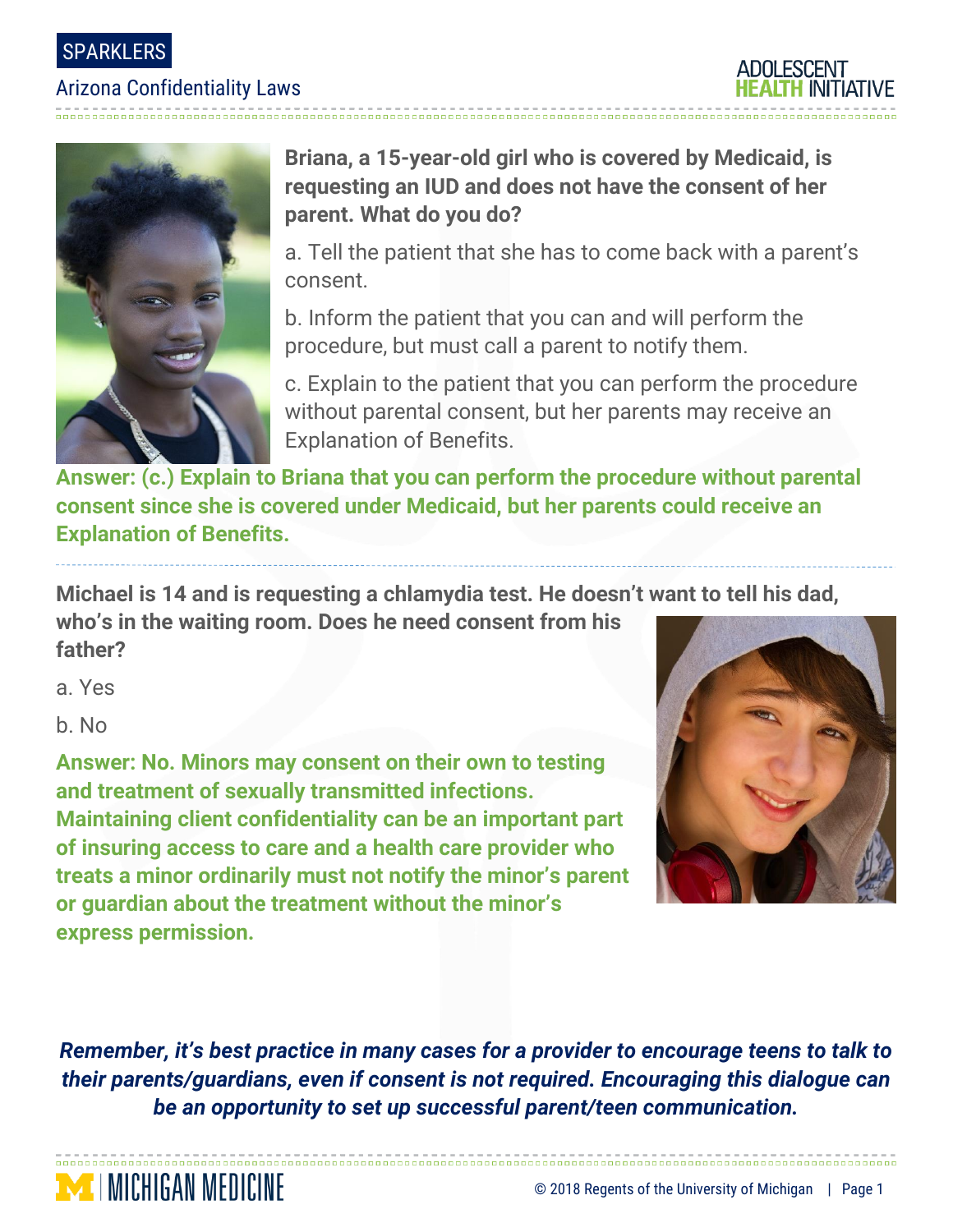SPARKLERS

#### Arizona Confidentiality Laws

----------------------------



**Jade is 16 years old. Can she receive a pregnancy test AND prenatal care without her parents' consent?**

- a. Yes
- b. No

**Answer: Yes. While no specific Arizona statute specifically addresses minor consent for pregnancy and prenatal care, minors are generally able to consent to treatment for pregnancy related care, including prenatal care, delivery services, treatment of complications and post-natal care.**

**Which of these options below DO NOT require parental consent for a teen living with her parents?**

- a. HPV vaccine
- b. ADHD medication for a 13 year-old
- c. Treatment for controlled substances or alcohol
- d. Admission to an inpatient mental health facility

**Answer: (c.) Minors may consent to outpatient treatment of controlled substances or alcohol. All other options require a parent's consent.** 

*Remember, it's best practice in many cases for a provider to encourage teens to talk to their parents/guardians, even if consent is not required. Encouraging this dialogue can be an opportunity to set up successful parent/teen communication.*